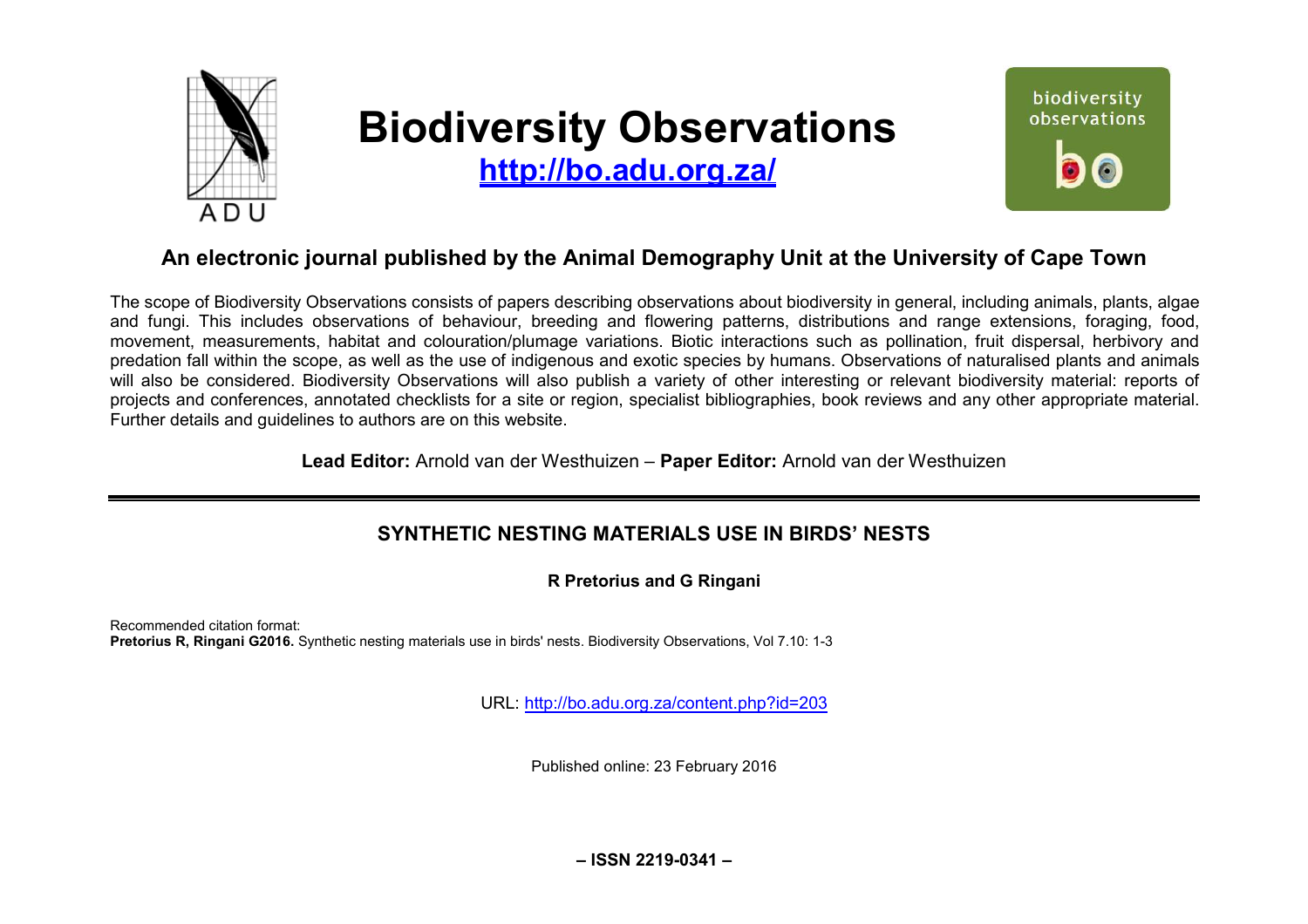## **SYNTHETIC NESTING MATERIALS USE IN BIRDS' NESTS**

*R Pretorius1\* and G Ringani<sup>2</sup>*

<sup>1</sup> University of Pretoria, Chemical Engineering Department <sup>2</sup>University of Pretoria, Zoology

\* Corresponding author: [rpretorius.chemeng@gmail.com](mailto:rpretorius.chemeng@gmail.com)

In November 2014, a nest was found on the lawns of the University of Pretoria campus. Further inspection of the nest revealed the unusual nature of its construction: it had been lined with synthetic thermal insulation (Fig 1).

The structural materials, as seen in the accompanying figures, were determined to be Vachellia galpinii trees growing within 200 m of the site at which the nest was discovered. While the source of the synthetic nest lining material was traced back to a nearby temporary disposal site of building materials that had been removed from a building undergoing renovations. The builders were unable to confirm the specific type of insulation other than that it was a type of "insulation board" which consists of compressed synthetic fibres. The mest was discovered. While the source of the mest – 91 mm in diameter with cup diameter<br>
interior in the same of the same of the methanom and cup depth ≥40 mm. The cup is lined with the pale/yellow the<br>
interior of in

As winter fast approaches, a properly insulated house is a necessity. Some parallels can be drawn between a properly insulated home and some features exhibited by birds in the construction of their nests.

Nest lining material, like thermal insulation, can serve a thermoregulatory role, thus maintaining optimum microclimatic conditions. Based on this, incubating birds can also expend less



and cup depth ≥40 mm. The cup is lined with the pale/yellow thermal insulation © Werner Strumpher Fig 1: Top view of the nest – 91 mm in diameter with cup diameter  $\geq 60$ mm

energy while brooding, although, this is dependent on the type of material used to line the nest. Other functions that nest lining materials can serve include warding off predators, parasites and sexual selection.

#### **Bird nests**

Birds construct their nests according to available materials obtained within the environment they inhabit. The nests comprises of two components: structural components that provide the nest with its overall shape and nest lining materials that can range from feathers to grasses and everything in between.

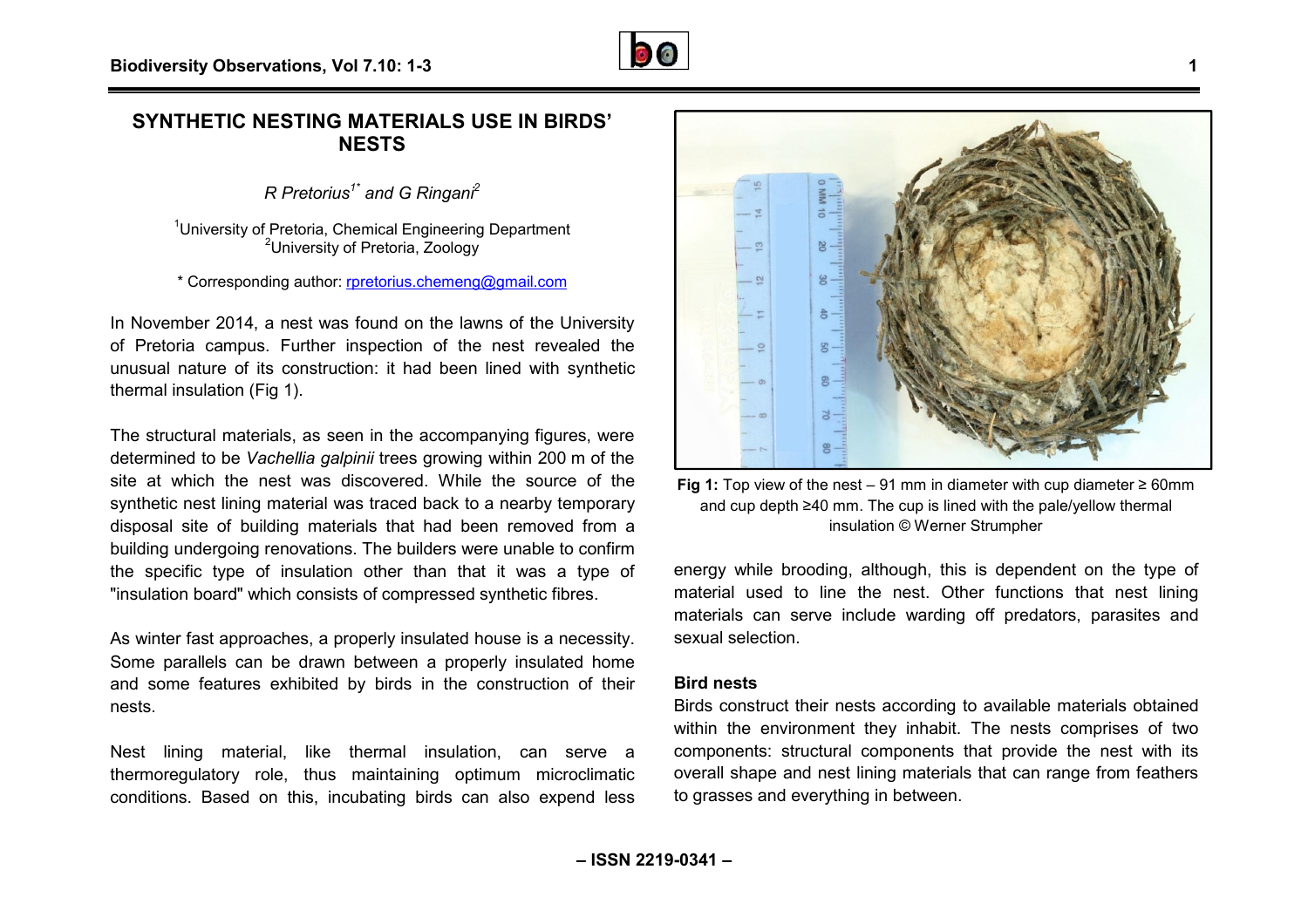



**Fig 2 -** Side view of the birds nest.

In a study conducted in 2014 with Zebra finches *Taeniopygia guttata* , it was found that they are able to learn to use different materials to build their nests based on the properties of the materials (Bailey et *al.* 2014). In other words, birds may not solely rely on their genes when selecting types of materials but can learn to differentiate between materials through trial and error. Fig 3: View of the bottom of the birds nest.<br>
Fig 3: View of the bottom of the birds nest.<br>
und that they are able to learn to use different materials to<br>
In other words, birds may not solely rely on their genes<br>
letting t

#### **Similar cases**

Although the nest which was discovered at the University of Pretoria is of an unusual nature in terms of the material used in its construction, it is not unique as there have been cases in which birds have been found to utilise available materials in their environment to build nests with.



One such case documented in 2012 (Suárez-Rodrígue Rodríguez *et al.* 2012) involves birds lining their nests with used cigarette filters which aid in warding off parasites, while another involving American Crows *Corvus brachyrhynchos* which incorporating plastic into their nests had dire consequences for their fledgling chicks (Townsend et al. 2014).

With this in mind, birds have adapted to the environment that we have modified and thus they include materials that we dispose during nest construction. The effects of the anthropogenic materials can be positive or negative but either way, this should serve as yet another reminder of the impact that we have on the natural environment around us.

**- oo0oo -**